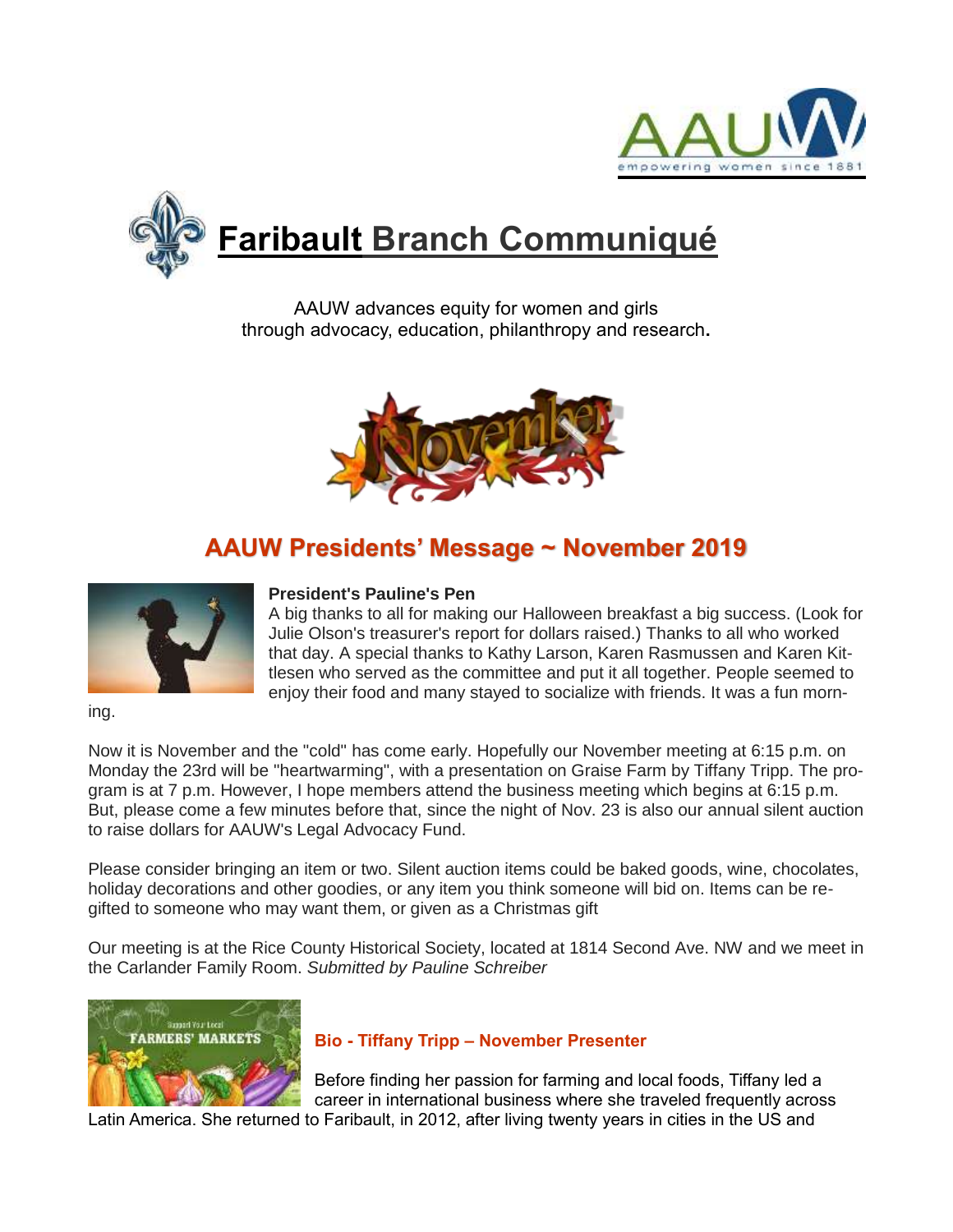Spain. Today Tiffany is a farmer, homesteader, and local food advocate, working to connect people to local food options. She takes pride in being part of the 27% of Americans that cooks at home every day.

Tiffany and her husband Andy operate Graise Farm in Faribault that offers real food options from humanely raised animals including ducks, pigs, and chickens. She is founder of the [Faribault Winter](https://www.facebook.com/faribaultwinterfarmersmarket/)  [Farmers' Market](https://www.facebook.com/faribaultwinterfarmersmarket/) and co-founder of [Cannon Valley Grown,](https://cannonvalleygrown.org/) an initiative to promote locally produced foods and farm goods in the Cannon River Valley region of Minnesota. Tiffany will share her story of starting to farm at 40; her passion for local foods; and highlights of the upcoming Faribault Winter Farmers' Market. You can learn more about Graise Farm on their website [www.graisefarm.com](http://www.graisefarm.com/) , or by following [Graise Farm on Facebook](https://www.facebook.com/graisefarm/) or Instagram [@graisefarm.](https://www.instagram.com/graisefarm/)



## **Social Time**

Let's meet at The Crack of Dawn for coffee and treats at 10:30 on Saturday, November 16th. *Sue Olson*

The Educational Equity Committee met January 3 to discuss topics for this year's newspaper articles during Women's month in March.

We chose present day peace activists as our theme. The people we chose to write about are as follows:

- 1. Emma Gonzalez- Parkland survivor and advocate of safety for students.
- 2. Carolyn Treadway- Local school board member and diversity advocate in Faribault.
- 3. Kristen Dooley- director of WAMM (Women Against Military Madness) in Minneapolis.
- 4. The McDonald Sisters- Sisters of Peace in Minneapolis.

Now we need members willing to write a 600 word article for the local newspaper. Please email me at [kspeulda@yahoo.com](mailto:kspeulda@yahoo.com) to volunteer.



## **Book Club**

*The Hunchback of Notre Dame* was the book club's choice for October. Although a classic, most of us felt it was a difficult book to plow through. Complete with run-on sentences, difficult French names, and ranks, incredible scenarios of brutality, it presented a vivid picture of 15th century life in France. We made the experience better by having a delicious pot luck dinner of French cuisine!

November's Book Club is Tuesday, November 12 at 6:30. Our book is *The Bookish Life of Nina Hill* by Abbi Waxman. *Submitted by Barb Dubbels*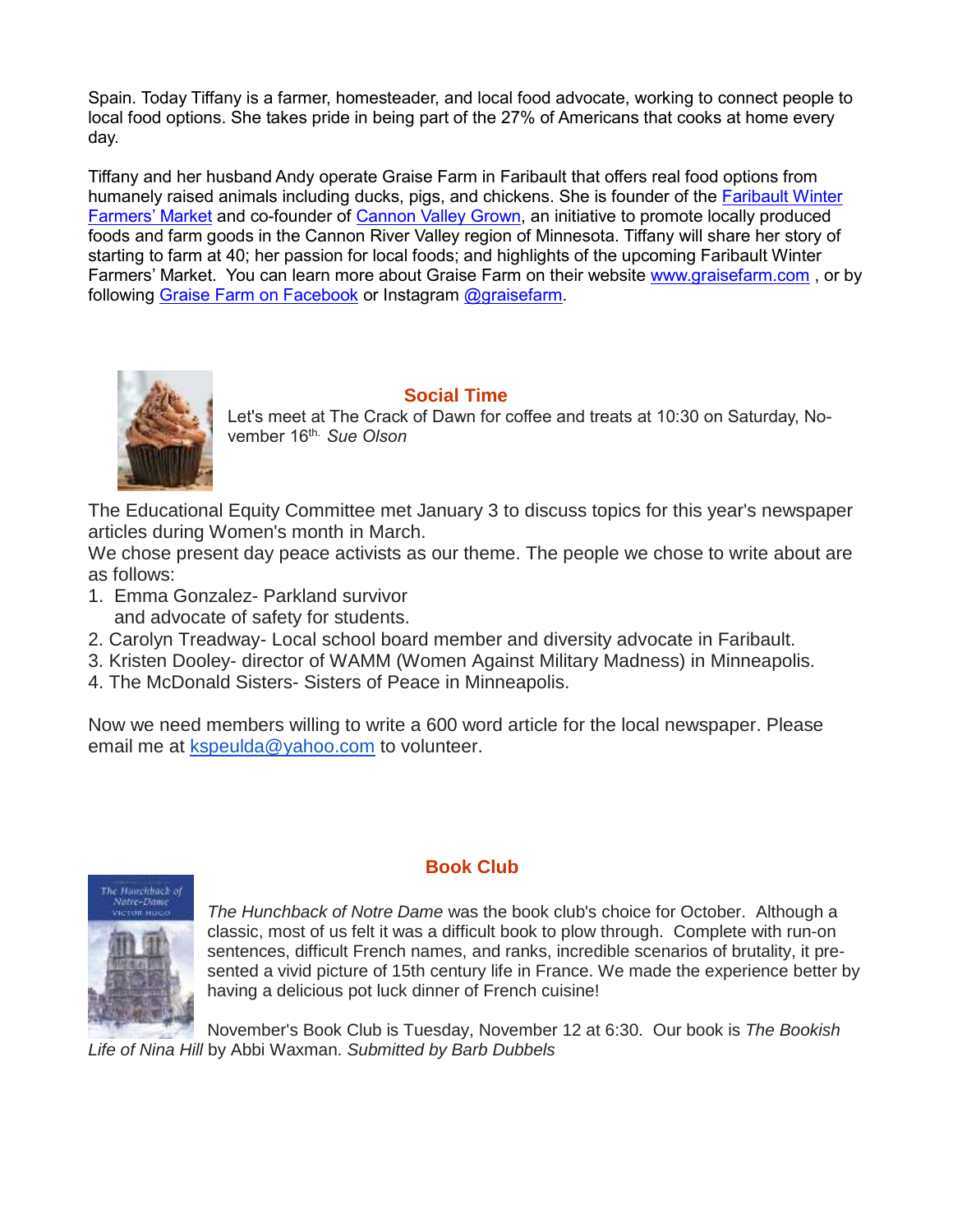# **Treasurer's Report**



Here are the bank numbers for October 31: Savings \$10,240.39 and Checking \$1389.78.

I know you are curious about the success of our Halloween breakfast. We are having difficulty finalizing the totals, since Bob Johnson from the Legion, our expense guru, is having health problems. Here is what we know: our total ticket and other (donation) income is \$3292.00. This compares to \$3355.54 last year, a small differ-

ence. If anyone is hiding ticket income somewhere, or it's in another purse, please let me know! Our expenses last year were \$1435.47, and I assume that the expense will be almost the same this year, giving us a net of \$1800-\$1900. We had a very good deal on muffins this year, which should help our bottom line. Thanks, everyone, for funding one very healthy scholarship with this one fun day of work!! Should we giving costume prizes?? *Submitted by Julie Olson, Treasurer*



#### **Membership**

**We are happy to report at the present there are 48 members in our Faribault Branch.** Please invite any friend to our meetings to encour-

age new members. Remember the first year membership dues are only \$48.00. If you do know if anyone is interested in becoming a member, please let us know.



Just reminiscing that only 5 years ago we welcomed Cyndy Harrison, Sue Willcutt and Mary Osborne!! They have all enriched our lives with their dedication to our mission of equity for women and girls.How fortunate we are to have formed friendships, worked together and enjoyed their personalities! *Submitted by Membership Vice Presidents: Kathy Larson 332-2525*

 *[kathyhilgerslarson@gmail.com](mailto:kathyhilgerslarson@gmail.com)*

*Kathryn Speulda 1-507-838-0789 [kspeulda@yahoo.com](mailto:kspeulda@yahoo.com)*



## **Halloween Breakfast**

**Our Halloween Benefit Breakfast was a successful, fun event!** Thanks to all the great volunteers who helped in the kitchen, on the floor and with ticket sales! Pre-sale tickets did help increase our overall money contributions. Hurrah!!

Thanks for all your efforts! We received many compliments from the guests on the quality of food, service and decorations which were most appreciated. Being visible to the community as a working organization does help our AAUW mission to educate others and encourage equity for women.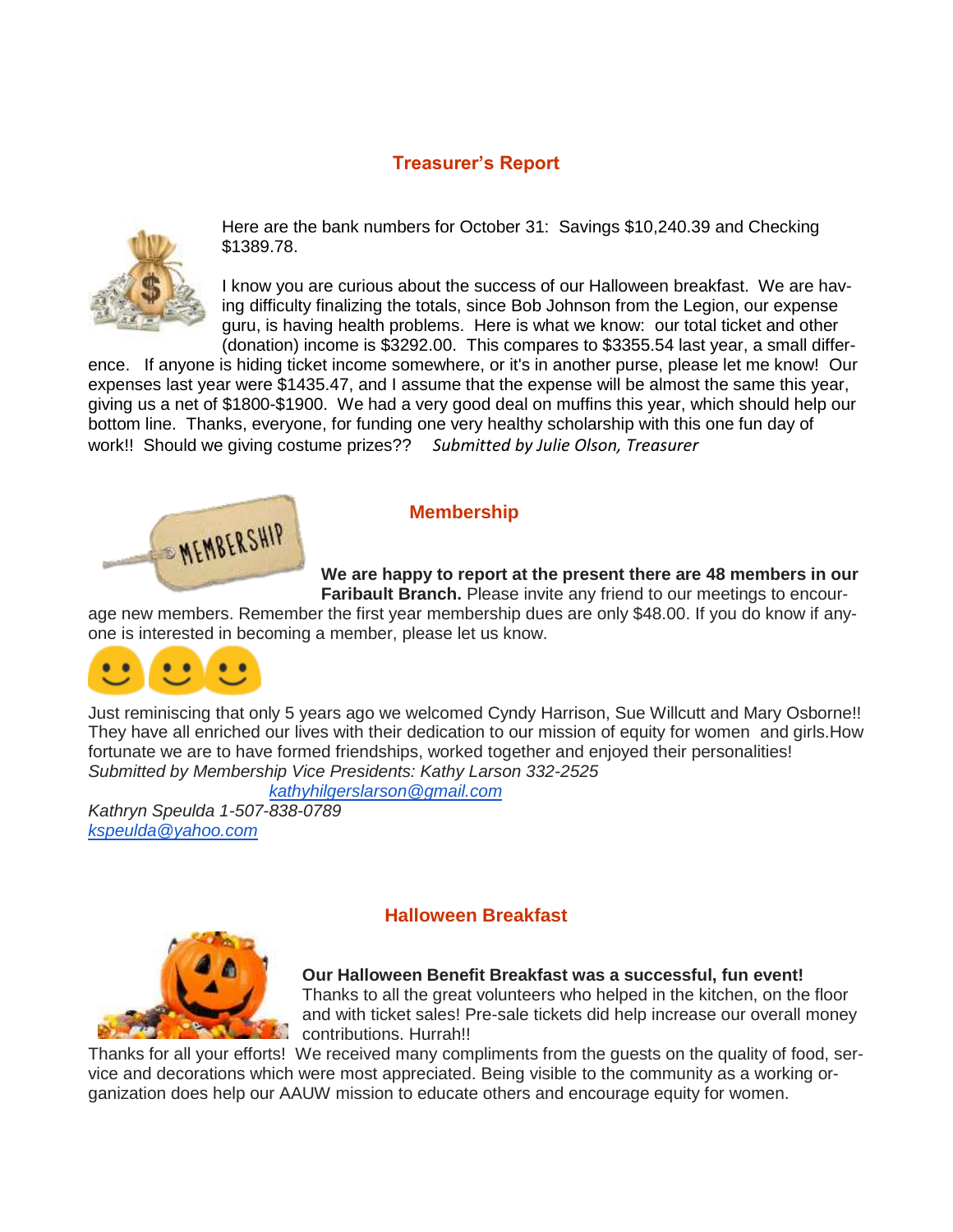

*Halloween Breakfast Chairwomen: Karen Kittlesen, Kathy Larson and Karen Rasmussen*



# **A Very Special Birthday notice**

**May Bottke turns 95 on NOVEMBER 28!** Let's shower her with 95 or more birthday cards to help her celebrate!

#### **MAY ALWAYS REMEMBERS EVERYONE'S BIRTHDAY**!

#### **Now we can show her how SPECIAL we think she is.**

May Bottke is now living at: 41 Brand Ave., # 106 Pleasant View Estates Faribault, MN 55021 *submitted by Kathy Larson*



## **Secretary's Report**

#### **FARIBAULT AAUW BRANCH MEETING MINUTES October 28, 2019, 6 pm, Rice County Historical Society**

The meeting was called to order by Pauline Schreiber, president. Pauline shared that our speaker would arrive after 6:30.

Treasurer's and Halloween Breakfast reports were given by Julie Olson and Kathy Larson. Kathy Larson shared that approximately 300 meals were served, approximately the same as last year. Julie Olson, treasurer, reported that we took in \$3,350 last year, and that we probably took in more this year. Approximately \$59 was taken in as donations. The breakfast ran smoothly in all respects. It is felt that omelets are a good choice. We had no complaints. A guest suggested that we might change our hours from 8 to 12 to 9 to 1 in order to serve those who get out of church at noon. The Sons of the Legion did an excellent job, including in ordering an appropriate amount of food. Two of our members, Pat Rice and Carol Quail, received gifts from Thrivent to pay for muffins. Hy-Vee gave us a very good price for the muffins. Karen Rasmussen asked if anyone still has tickets to return. We had a presale of approximately 230 tickets. Some purchased tickets but did not attend. We need an accurate count so that the Legion can bill us appropriately. It'll take a week or more to finalize the count.

Pauline Schreiber stated that next month's program will be on supporting local producers, with Tiffany Trip, Graise Farm, as presenter. We will also have our annual LAF Silent Auction, so bring items to sell.